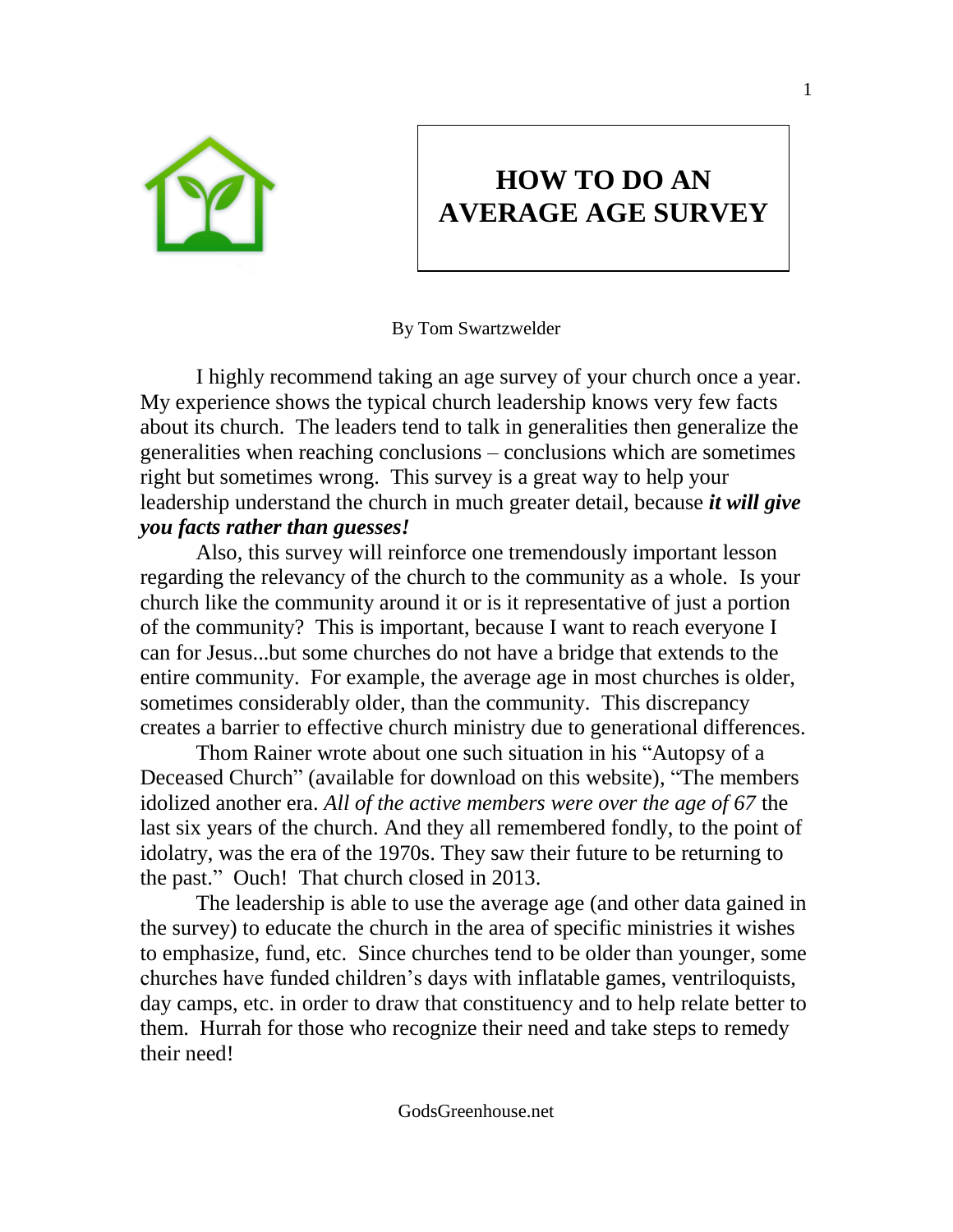There are several questions to answer.

**1. Who is to be surveyed?** The goal is to understand the ages of those currently attending our church. Therefore, we do not conduct this survey on any of our high attendance days like Easter or Family Day. We want this survey to be an accurate reflection as to whom regularly attends our church. As a result, we are comparing apples with apples in a year after year survey.

**2. How is it best to take the survey?** Distribute a small slip of paper to the attendees either prior to the beginning or at the very end of the Sunday morning service. Such times will not interfere with the normal flow of worship. Ask everyone, including visitors, to record his/her age on the paper but *not* his/her name. Explain this survey will give us genuine facts about what ages are attending our church and help the leadership to better understand what God is doing in our fellowship. I have typically received 100% cooperation from everyone in attendance; this includes even those who are sensitive about their age. Collect the papers! It is as simple as 1-2- 3!

**3. When is it best to take the survey?** Surveys work best when they are done on a consistent basis year after year. I like doing this annual survey on the first Sunday after Labor Day. The children have now returned to school. Regular attendees are more likely to be in attendance since a threeday weekend immediately precedes this weekend. We **DO NOT** schedule a special event to draw outsiders on this Sunday.

**4. What to do with the survey?** First, I suggest putting each age in a spreadsheet and sorting it by the age in ascending order (see the sample). This will allow you to combine certain age groups. For example, how many children do we have and what percentage of the total sample are they? How many "65 and over Medicare folks" do we have? (A large percentage of your budget comes from older folks so this has budget implications, too.)

**5. How to evaluate the findings?** I suggest having the entire leadership discuss the survey's findings. I would brainstorm (use a modern problem solving tool that removes the stronger personalities from monopolizing the discussion) two questions in the following order:

- What do you personally see in these numbers?
- What needs to be done to change or reinforce these numbers?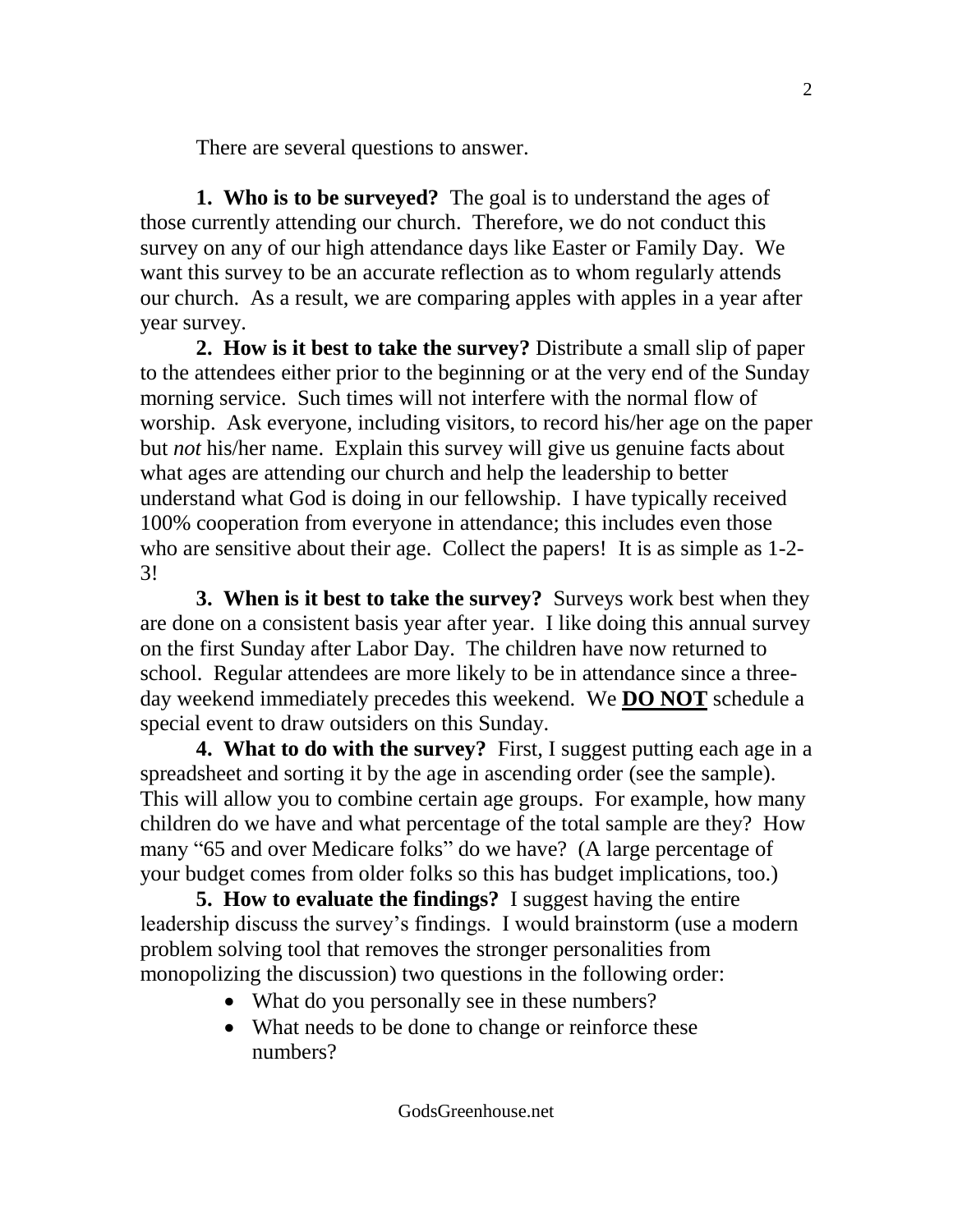During the discussion I record each answer on a flip chart. (Do not discard any answer including an answer which contradicts a previous answer. Discarding would discourage participation and identify you as the judge and jury. Participation is the key to making this work. Some leaders may struggle in question 2 but all can provide input in question 1.)

Upon completing a flip chart sheet, tape the sheet to the wall so everyone can see the earlier results and avoid unnecessary repetition. Continue brainstorming (rotate around the table; each participant provides only one answer per rotation) until no more answers are available.

Last, ask the leaders to record (this is done without any discussion in order to discourage converting others to a particular point of view) on a sheet of paper the 3-5 highest impact answers from the second question. Collect the sheets, transfer the answers to the flip chart sheets by placing a checkmark next to each answer on the flip chart sheets, then calculate which 3-5 answers received the highest votes. Last, target the rest of your discussion on how to implement those 3-5 answers. This will give you specific action plans for future activity.

For instance, the leaders may see an obvious weakness in the children's ministry. Perhaps this can be addressed by providing more children activities such as an Annual Children's Day (one has to start somewhere), inflatable games, Easter egg hunts, children's movie day, magicians, ventriloquists, day camps, field trips, etc. We even devoted a Sunday night to creating a Polar Express night for the children.

Another weakness may appear in the retired population of your church. These folks typically enjoy monthly meetings, local and distant trips, etc. Don't worry about budgeting more to minister to this group! They will always more than pay for the added expense.

It is wise to compare the church's average age with the average age of your community. The average age of the community is provided from Census bureau demographic studies. It is highly reliable. Your convention will likely have this data. If not, check on-line for a demographic study of the nearest community of any size.

**6. How did our own church stack up?** Just a couple of years earlier our church's average age was around 60. Several area pastors cautioned me about taking the pastorate because "it is an old church which is set in its ways and will not change for you." Well, I had nothing else to do at the time so I took the pastorate.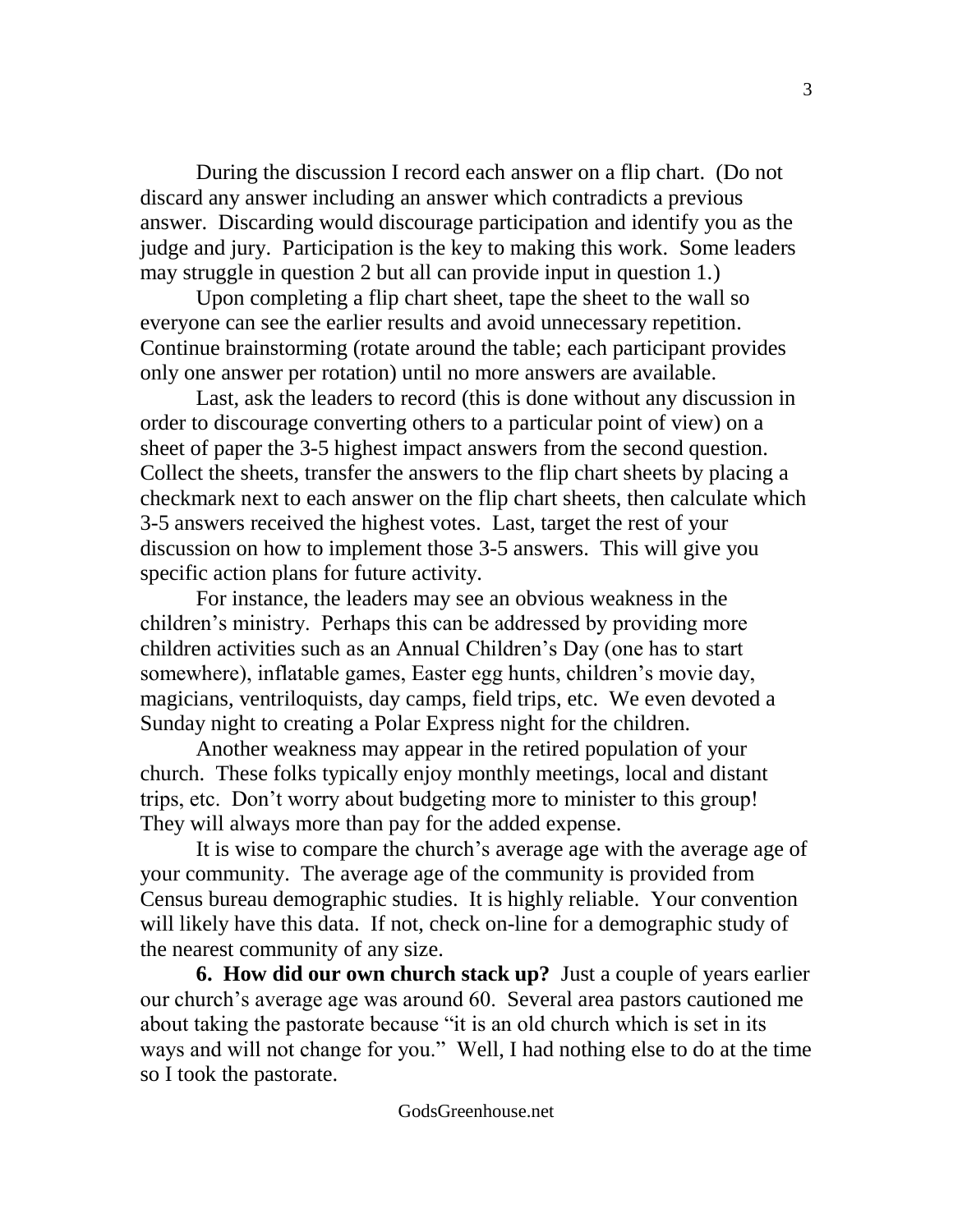Through a strong focus on renewing Vacation Bible School, increasing the budget for the children's ministries/activities/facilities, adding inflatable games and after-church July activities, we saw that age change materially. Our last three annual surveys showed an average age of 41 (we do not bus children; hence, children do not distort/lower our number). The median community age was 42.3 for a three-mile circle around our property. This result was regarded as very, very positive and meant we could relate well to the community as a whole. The community did not view us as a church for "old' or "young" people, but as a church for the community.

On the other hand, consider a snowbird church in Florida! I recently held a revival in central Florida. The average age of that church was around 65. That was actually ok because the church's ministry revolves around the snowbirds who come south for the winter. The snowbirds will change from year to year, but they will keep coming! After all, it's Florida and the number of retired people keeps increasing. These retirees will seek snowbird churches where their needs are met.

Interestingly, this snowbird church's pastor wanted me to consider pastoring his church when he retired in a year or two. One item I investigated was the average age of the community. I was surprised to find it was a snowbird community, too, in its average age. Another pastor told me, "I have been in this community for ten years. I know there are young people here, but I have never been able to find them." Well, I didn't find them either! It was a snowbird church in a snowbird community with a snowbird outreach! A perfect match! (No, I did not take the church.)

**7. Will this survey help implement change?** The short answer is "yes" because it creates much-needed discussion about whether your church is succeeding in ministering to the community. An age survey opens the eyes of the membership to the need of having every age represented in its attendance. This opens the door for dialogue when generational differences arise. It helps each generation recognize "we need the other generations, too."

I then share the results with the congregation in two formats. First, I provide a write-up for the next week's bulletin which explains our annual trend in this category as well as how we compare with the community as a whole. Second, I write at greater length in an email to every member on my email list. This is part of my weekly mailing. My list consists of around 60 people with an average Sunday morning attendance of only 120. The spreadsheet is made available to anyone.